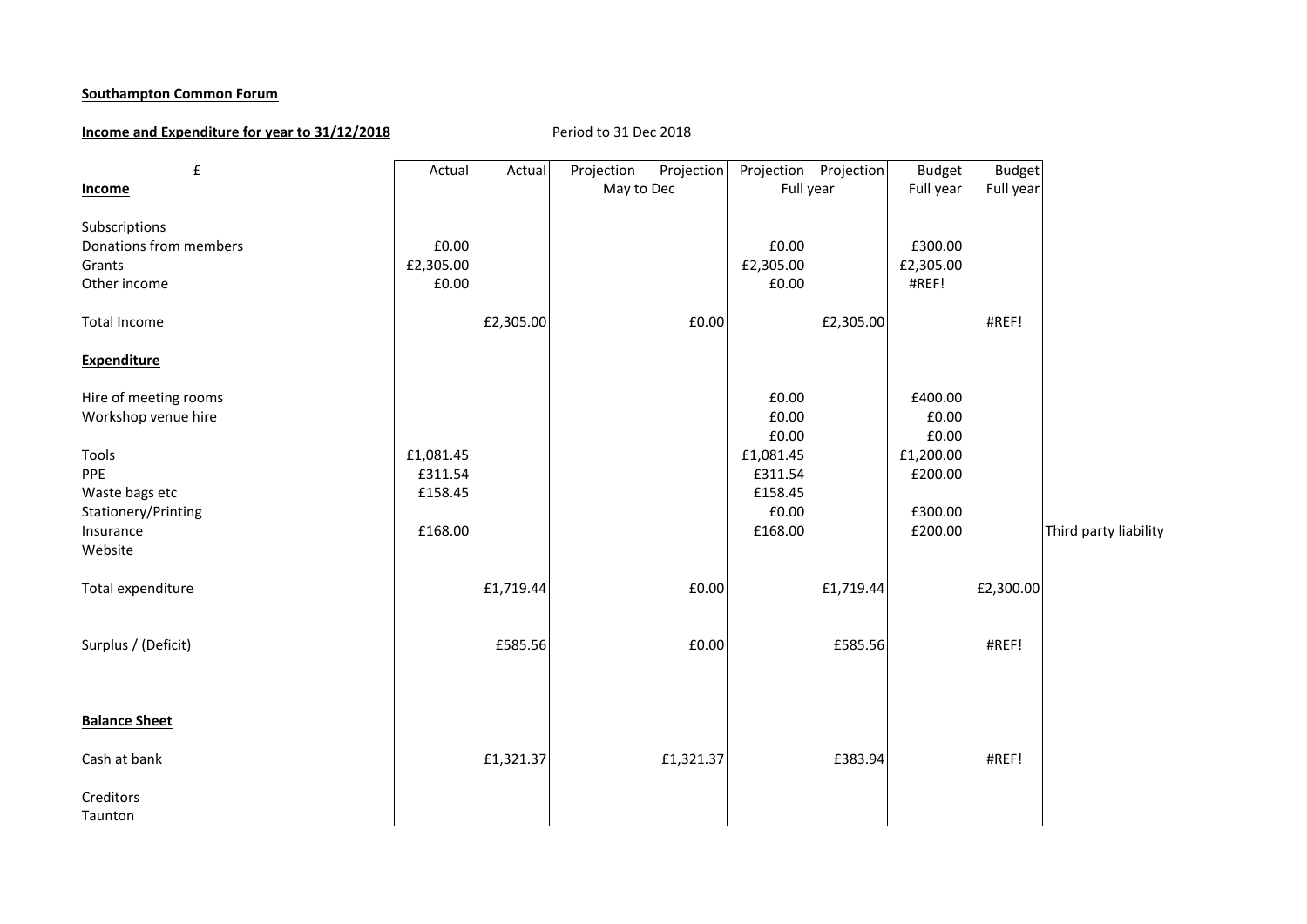| Simon Hill                 | (E67.50)  |           |           |           |           |         |           |       |                     |
|----------------------------|-----------|-----------|-----------|-----------|-----------|---------|-----------|-------|---------------------|
| Dave Johnston              | (f619.93) |           |           |           |           |         |           |       | To be paid Feb 2019 |
|                            |           | (E687.43) |           | (E687.43) |           |         |           |       |                     |
| Net assets / (liabilities) |           | £633.94   |           | £633.94   |           | £383.94 |           | #REF! |                     |
| B/F reserves               | (E201.62) |           | (E201.62) |           | (E201.62) |         | (E201.62) |       |                     |
| Surplus / (Deficit)        | £585.56   |           | £585.56   |           | £585.56   |         | #REF!     |       |                     |
| C/F Reserves               |           | £383.94   |           | £383.94   |           | £383.94 |           | #REF! |                     |
|                            |           |           |           |           |           |         |           |       |                     |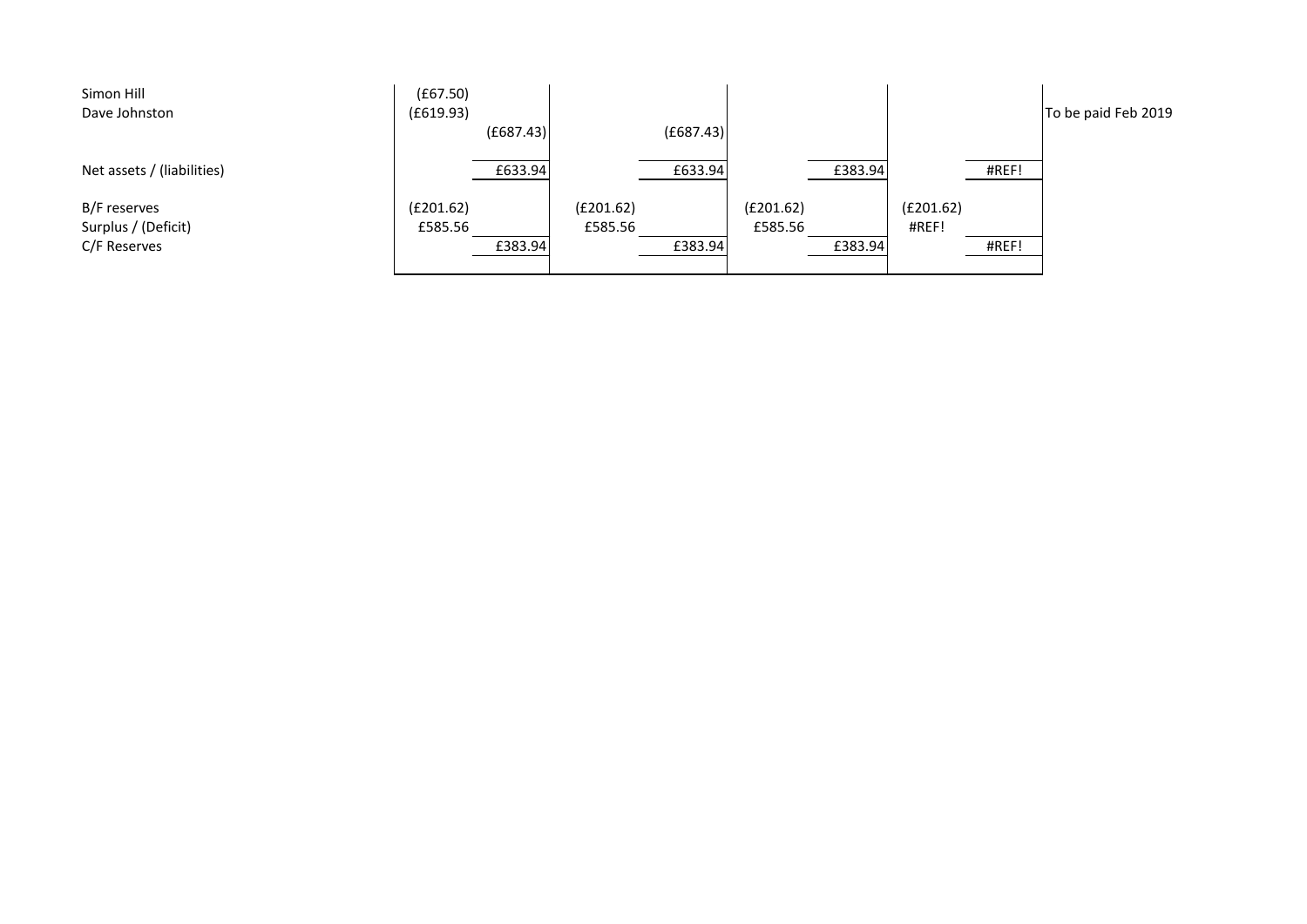### Bank account

| Date                  | Description                     | Paid In | Withdrawn Balance |         |
|-----------------------|---------------------------------|---------|-------------------|---------|
| 05/07/2017 Velecky    |                                 | 5.00    |                   | 5.00    |
|                       | 10/07/2017 James Wilkins        | 10.00   |                   | 15.00   |
|                       | 10/07/2017 Gates C&EA           | 20.00   |                   | 35.00   |
|                       | 12/07/2017 Seifert Jean         | 10.00   |                   | 45.00   |
|                       | 25/07/2017 Mr Mrs J Arnold      | 20.00   |                   | 65.00   |
|                       | 01/08/2007 Mrs S Cooper         | 20.00   |                   | 85.00   |
|                       | 17/08/2017 Tauntons College     |         | 65.00             | 20.00   |
|                       | 18/08/2017 Mrs M Phillips       | 10.00   |                   | 30.00   |
|                       | 18/08/2017 Tauntons College     |         | 2.50              | 27.50   |
| 25/09/2017 Velecky    |                                 | 10.00   |                   | 37.50   |
| 25/09/2018 A Themessl |                                 | 5.00    |                   | 42.50   |
| 05/10/2017 A Samuels  |                                 | 5.00    |                   | 47.50   |
|                       | 29/12/2017 James Wilkins        | 10.00   |                   | 57.50   |
|                       | 30/12/2017 Cash from meeting    | 15.00   |                   | 72.50   |
| 30/12/2017 Solent Uni |                                 |         | 60.00             | 12.50   |
|                       | 27/02/2018 Community Chest      | 2305.00 |                   | 2317.50 |
|                       | 15/04/2018 Dave Johnston        |         | 1246.13           | 1071.37 |
|                       | 11/09/2018 Southampton Marathon | 250.00  |                   | 1321.37 |
|                       |                                 |         |                   | 1321.37 |
|                       |                                 |         |                   | 1321.37 |
|                       |                                 |         |                   | 1321.37 |
|                       |                                 |         |                   | 1321.37 |

1321.37 1321.37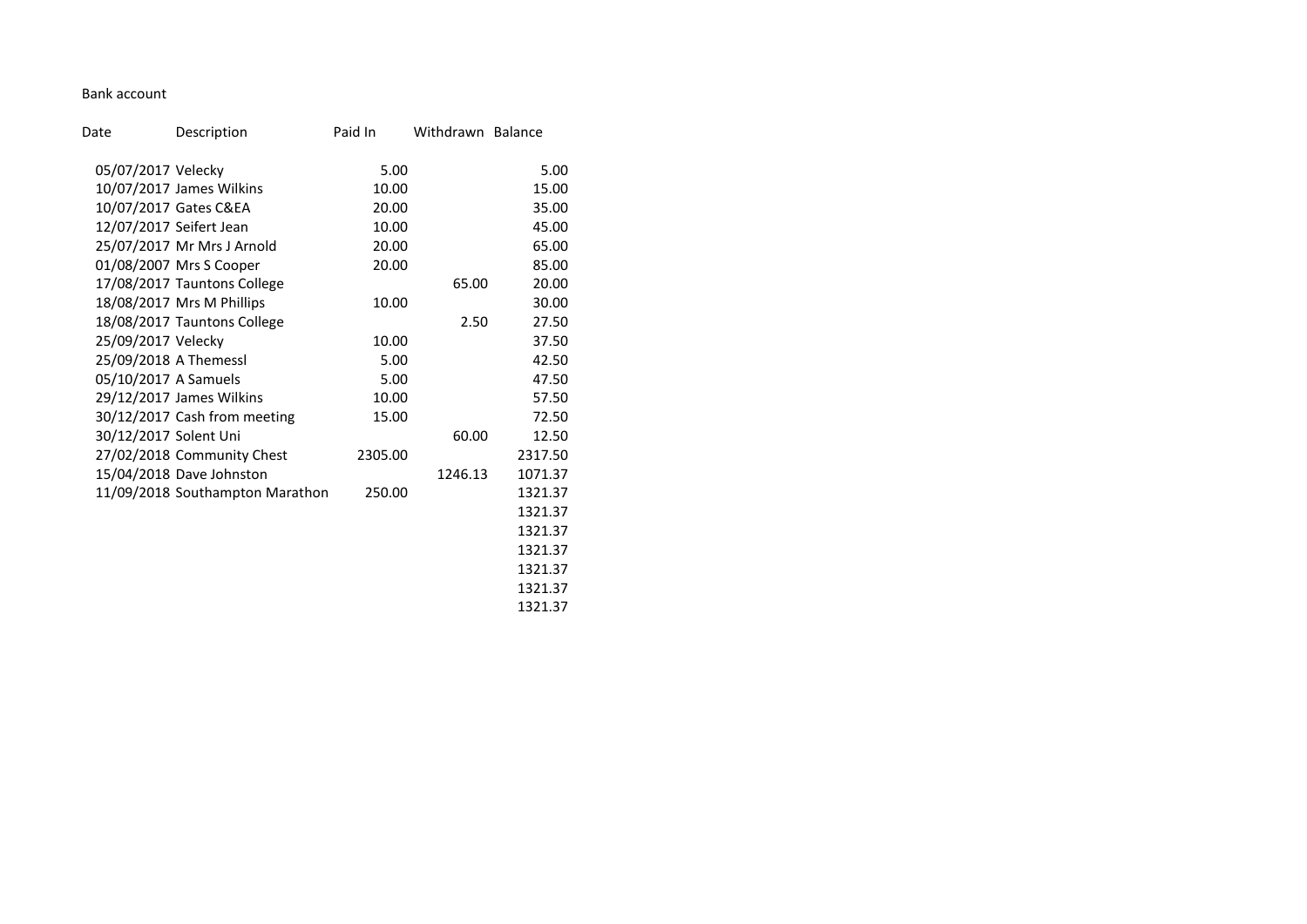Income

Donations received to 31/12/18 0

Expenses

# Dave Johnston

| 15/04/2018 Tools     |                             | 514.49 |
|----------------------|-----------------------------|--------|
| 15/04/2018 PPE       |                             | 258.57 |
|                      | 15/04/2018 Rubbish bags etc | 158.45 |
| 15/04/2018 Insurance |                             | 168    |
| 15/04/2018 Website   |                             | 146.62 |
|                      |                             |        |

### Dave Johnston

| 31/12/2018 Tools | 566.96 Not paid to DAJ in 2018 |
|------------------|--------------------------------|
| PPF              | 52.97 Not paid to DAJ in 2019  |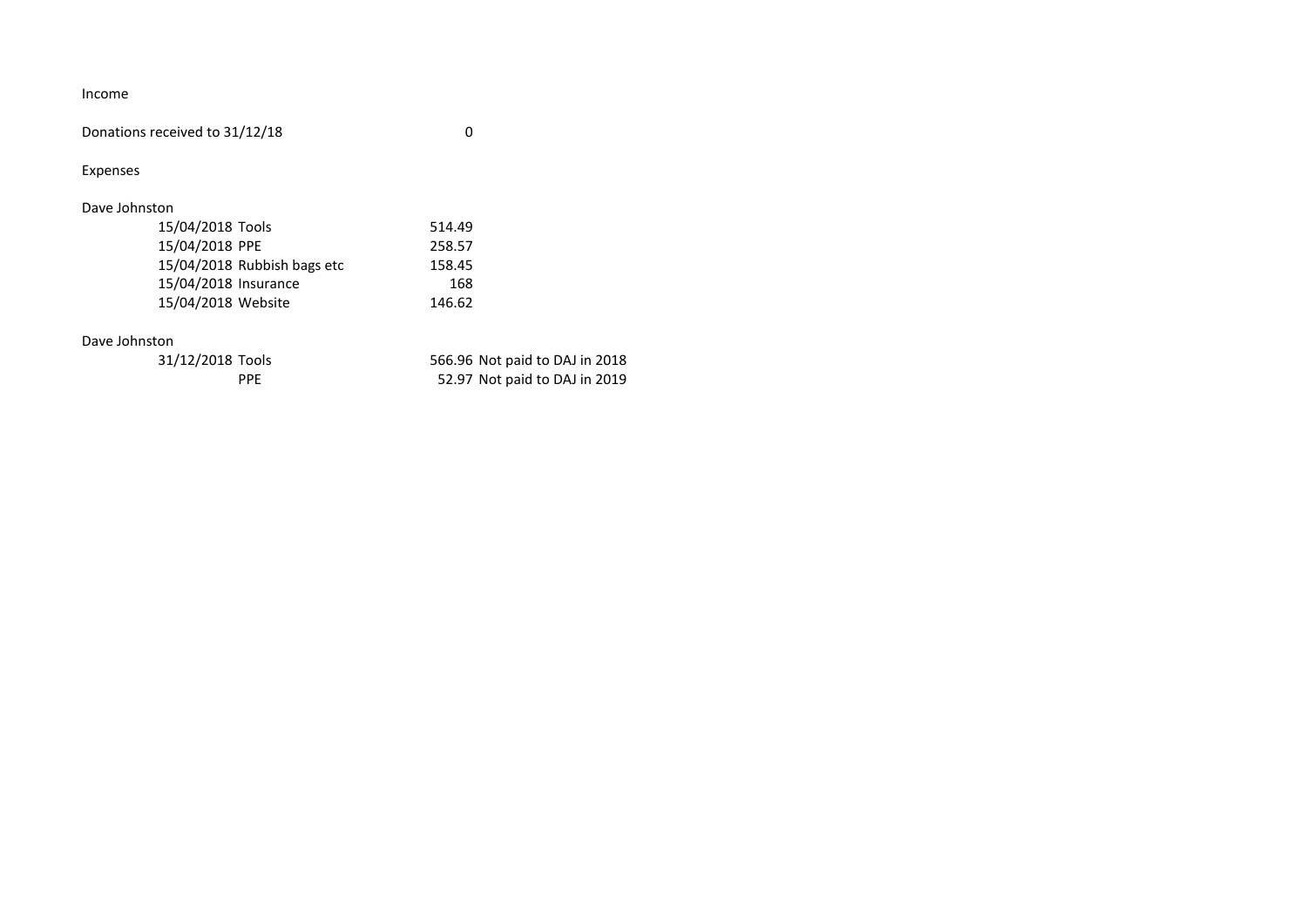| <b>Southampton Common Forum</b>               |               |               |                                |
|-----------------------------------------------|---------------|---------------|--------------------------------|
| Income and Expenditure for year to 31/12/2018 |               |               |                                |
| £                                             | <b>Budget</b> | <b>Budget</b> |                                |
| Income                                        |               |               |                                |
| Donations from members                        | 300.00        |               |                                |
| Grant                                         | 2,305.00      |               |                                |
| <b>Total Income</b>                           |               | 2,605.00      |                                |
| <b>Expenditure</b>                            |               |               |                                |
| Hire of meeting rooms                         | 400.00        |               | 4 meetings at £100             |
| Workshop venue hire                           |               |               |                                |
| Website charges                               |               |               |                                |
| Stationery/Printing                           | 300.00        |               |                                |
| Insurance                                     | 200.00        |               | Third party liability estimate |
| Tools                                         | 1,200.00      |               |                                |
| PPE                                           | 200.00        |               |                                |
| Total expenditure                             |               | 2,300.00      |                                |
| Surplus / (Deficit)                           |               | 305.00        |                                |
| <b>Balance Sheet at 31/12/2017</b>            |               |               |                                |
| Cash at bank                                  |               | 305.00        |                                |
| Surplus                                       |               | 305.00        |                                |
| Other possible expenses                       |               |               |                                |
| First aid kit                                 | 40            |               |                                |
| Gloves for litter picking or clearing         | 40            |               |                                |
| Litter pickers                                | 60            |               |                                |
| Hi viz tabards £5 ea                          | 50            |               |                                |
| A frame board for info                        | 20            |               |                                |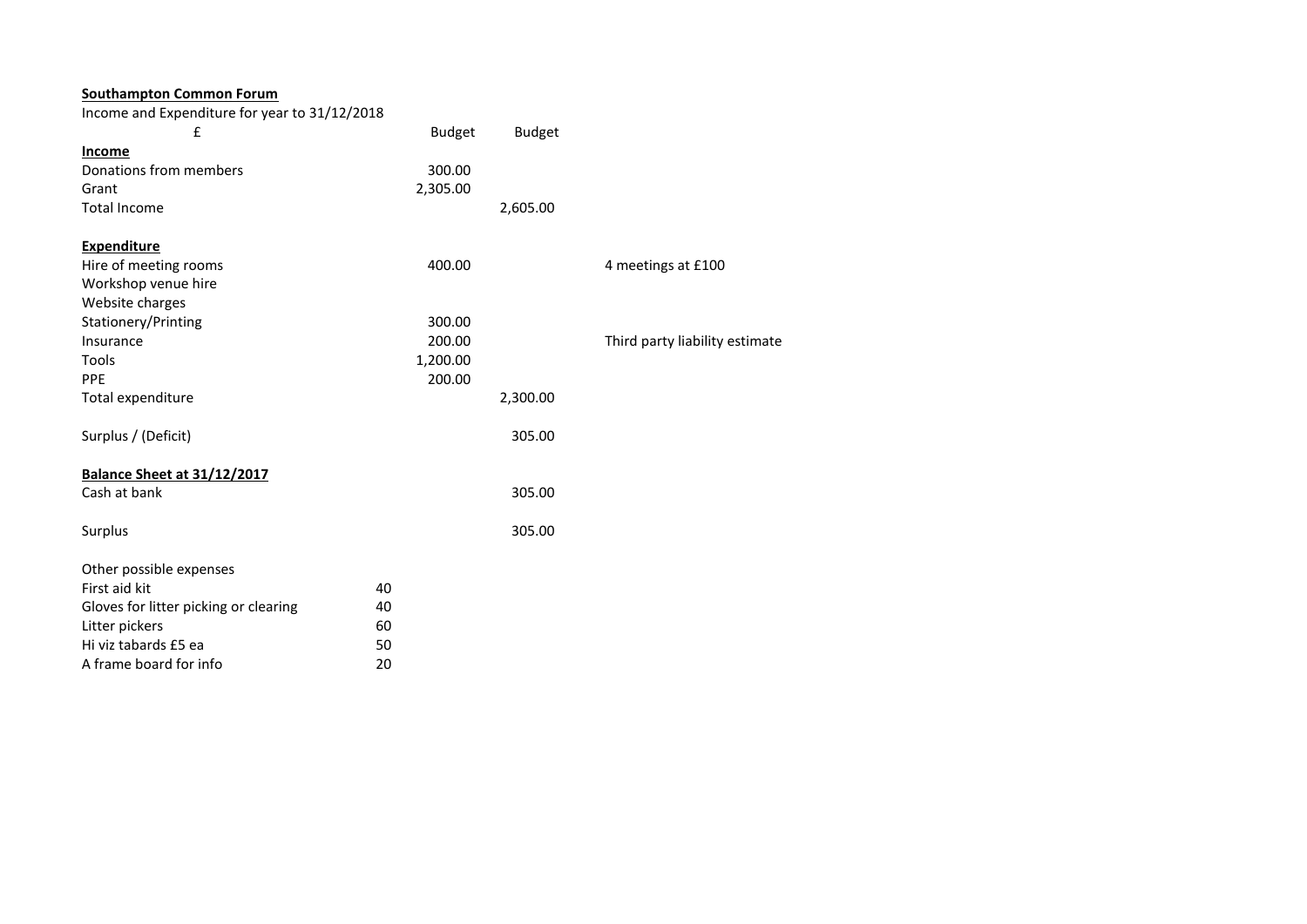# Creditors

| Simon Hill<br>Richard Taunton College for 17/1/17 |            | 67.50  |         | Creditor |                       |
|---------------------------------------------------|------------|--------|---------|----------|-----------------------|
| Dave Johnston                                     |            |        |         |          |                       |
| Website domain registration                       | 23/09/2017 | 83.64  | 5 years | Creditor |                       |
| Website hosting                                   | 01/02/2017 | 62.98  | 5 years | Creditor | 146.62 Paid 15/4/2018 |
| Tools and PPE expense claim Jan 19                | 31/12/2018 | 619.93 |         |          |                       |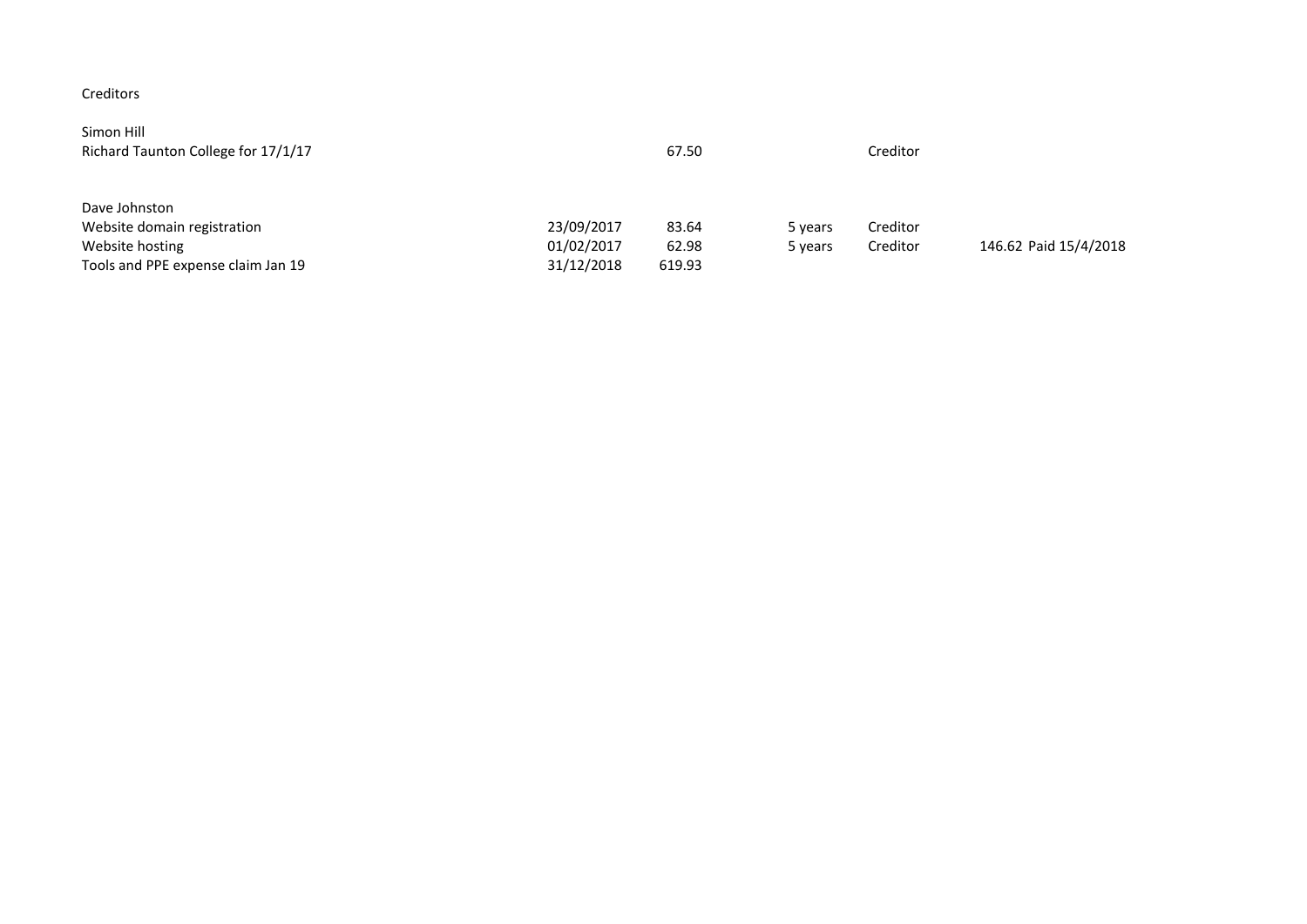#### **Donations to SCF**

| Grant<br>27/02/2018 Community Chest    | 2305.00 | Grant                       |
|----------------------------------------|---------|-----------------------------|
| Donations                              | 0.00    |                             |
| Other income<br>11/09/2018 Marafun Ltd | 250.00  | For marshalling at marathon |